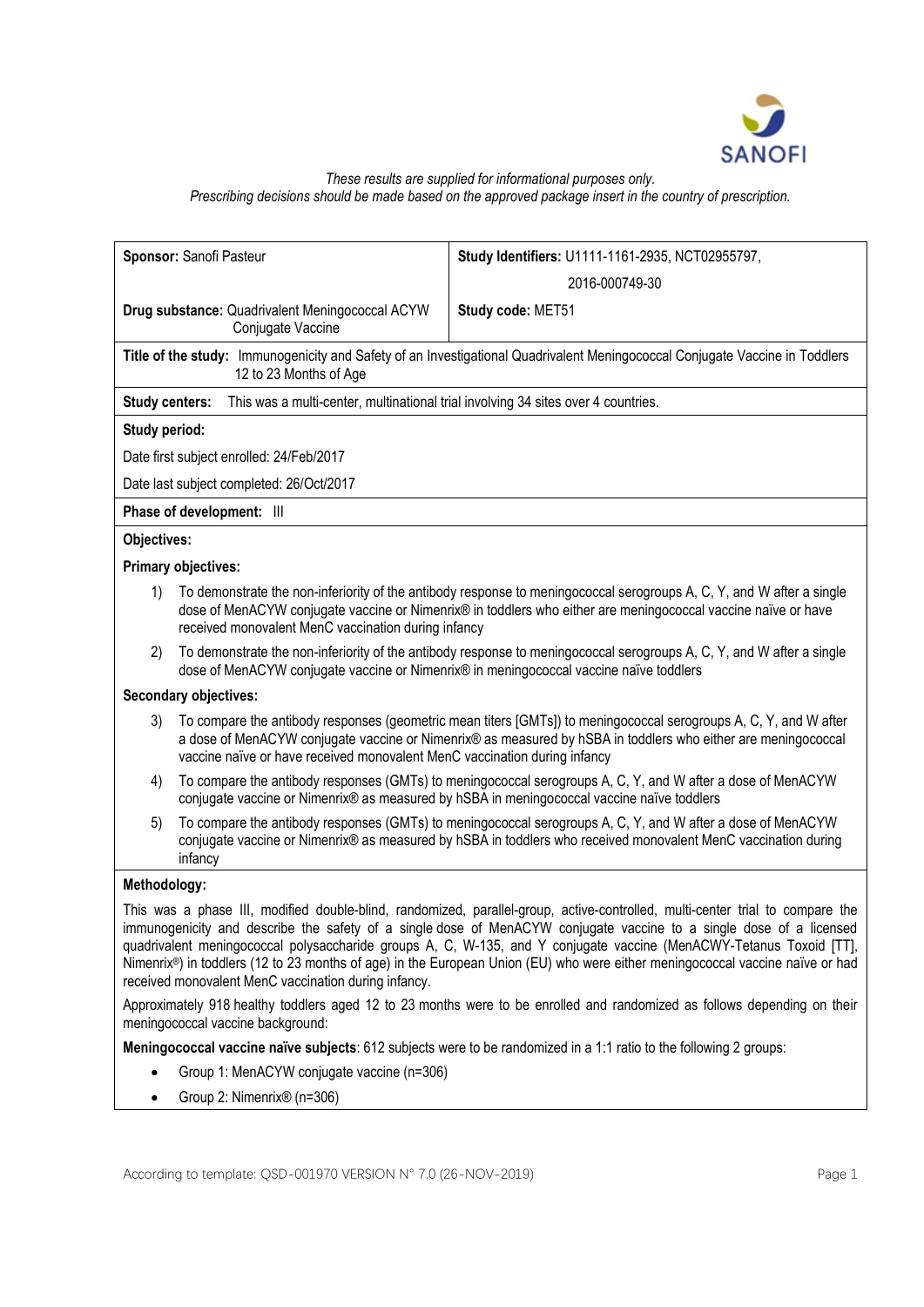

**MenC-primed subjects:** 306 subjects were to be randomized in a 2:1 ratio to the following 2 groups:

- Group 3: MenACYW conjugate vaccine (n=204)
- Group 4: Nimenrix® (n=102)

Enrollment of MenC-primed subjects was stratified by the type of primed vaccine, MenC-TT (NeisVac-C® ) or MenC-CRM (Menjugate® , Meningitec® ), considering that at least 25% and a maximum of 50% of subjects were to have been primed with MenC-CRM as described in Table S1:

### **Table S1: MenC Priming Strategy**

| Priming  | Group 3<br><b>MenACYW</b> | Group 4<br><b>Nimenrix<sup>®</sup></b> |  |  |
|----------|---------------------------|----------------------------------------|--|--|
| MenC-TT  | $102 - 152*$              | $51 - 76*$                             |  |  |
| MenC-CRM | $52* - 102$               | $26* - 51$                             |  |  |
| Total    | 204                       | 102                                    |  |  |

\*Sample size corresponding to 25% of subjects primed with MenC-CRM

TT: tetanus toxoid used as carrier protein; CRM: a non-toxic variant of diphtheria toxin used as carrier protein

All subjects were to provide blood samples for immunogenicity assessment at baseline (pre-vaccination) and at 30 to 44 days post vaccination. Solicited adverse event (AE) information were to be collected for 7 days after vaccination, unsolicited AE information were to be collected from Visit (V) 01 (Day 0) to V02 (Day 30 + 14 days), and serious adverse event (SAE) information, including adverse events of special interest (AESIs), were to be collected throughout the trial.

#### **Number of subjects:**

|            | Planned: 918        |
|------------|---------------------|
|            | Randomized: 918     |
|            | Vaccinated: 914     |
| Evaluated: |                     |
|            | Immunogenicity: 886 |
|            | Safety: 914         |

# **Diagnosis and criteria for inclusion:**

A potential subject had to meet all of the following criteria to be considered for trial enrollment:

- 1) Aged 12 to 23 months on the day of the first study visit
- 2) Subjects received all recommended standard-of-care non-meningococcal vaccinations according to his/her age as per local regulations.
- 3) Informed consent form (ICF) was signed and dated by the parent/LAR
- 4) Subject and parent/LAR were able to attend all scheduled visits and to comply with all trial procedures
- 5) Covered by health insurance if required by local regulations
- 6) Subjects did not receive any meningococcal vaccine in the second year of life (ie, from 12 months of age).
- 7) **For Inclusion in Groups 1 and 2:** Subjects did not receive any vaccination against meningococcal disease with either a trial vaccine or a licensed meningococcal vaccine (ie, polyvalent, polysaccharide, or conjugate meningococcal vaccine containing serogroups A, C, W, Y, B; or any monovalent or bivalent meningococcal vaccine).
- 8) **For Inclusion in Groups 3 and 4:** Subjects previously received at least 1 dose of licensed monovalent meningococcal C conjugate (MenC) vaccine during infancy (ie, before 12 months of age)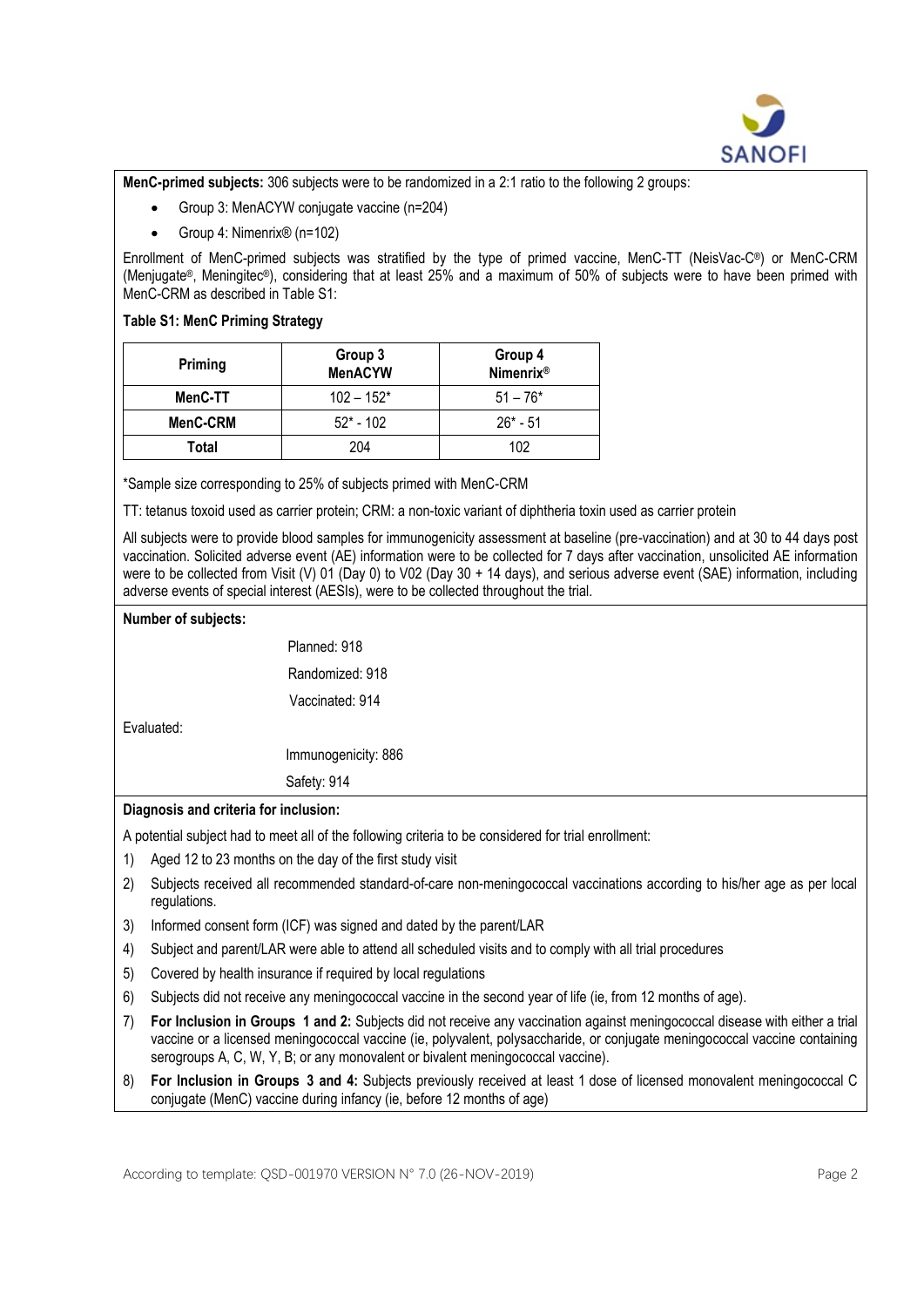

| <b>Study treatments</b>                                                                                                                                                                                                                                                                                                                                                      |
|------------------------------------------------------------------------------------------------------------------------------------------------------------------------------------------------------------------------------------------------------------------------------------------------------------------------------------------------------------------------------|
| Investigational product: MenACYW conjugate vaccine: Meningococcal Polysaccharide (Serogroups A, C, Y, and W) Tetanus<br>Toxoid Conjugate Vaccine (Sanofi Pasteur Inc., Swiftwater, PA, USA)                                                                                                                                                                                  |
| Form: Liquid solution                                                                                                                                                                                                                                                                                                                                                        |
| Composition:                                                                                                                                                                                                                                                                                                                                                                 |
| Each 0.5 milliliter (mL) dose of MenACYW conjugate vaccine was formulated in sodium acetate buffered saline solution<br>to contain the following ingredients:                                                                                                                                                                                                                |
| Meningococcal capsular polysaccharides:                                                                                                                                                                                                                                                                                                                                      |
|                                                                                                                                                                                                                                                                                                                                                                              |
|                                                                                                                                                                                                                                                                                                                                                                              |
|                                                                                                                                                                                                                                                                                                                                                                              |
|                                                                                                                                                                                                                                                                                                                                                                              |
| Route of administration: Intramuscular (IM)                                                                                                                                                                                                                                                                                                                                  |
| Control product: Nimenrix®: Meningococcal polysaccharide groups A, C, W-135 and Y conjugate vaccine (Pfizer Limited,<br>Sandwich, United Kingdom)                                                                                                                                                                                                                            |
| Form: Powder in a vial and solvent, for reconstitution, in a pre-filled syringe                                                                                                                                                                                                                                                                                              |
| Composition:                                                                                                                                                                                                                                                                                                                                                                 |
| Each 0.5 mL dose of Nimenrix <sup>®</sup> was formulated to contain:                                                                                                                                                                                                                                                                                                         |
| Neisseria meningitidis polysaccharides:                                                                                                                                                                                                                                                                                                                                      |
|                                                                                                                                                                                                                                                                                                                                                                              |
|                                                                                                                                                                                                                                                                                                                                                                              |
|                                                                                                                                                                                                                                                                                                                                                                              |
|                                                                                                                                                                                                                                                                                                                                                                              |
| Excipients:                                                                                                                                                                                                                                                                                                                                                                  |
| In the powder: Sucrose, trometamol                                                                                                                                                                                                                                                                                                                                           |
| In the solvent: Sodium chloride, water for injection                                                                                                                                                                                                                                                                                                                         |
| Route of administration: IM                                                                                                                                                                                                                                                                                                                                                  |
| Duration of participation:                                                                                                                                                                                                                                                                                                                                                   |
| The duration of each subject's participation in the trial was to last approximately 30 to 44 days.                                                                                                                                                                                                                                                                           |
| <b>Criteria for evaluation:</b>                                                                                                                                                                                                                                                                                                                                              |
| <b>Primary endpoints:</b>                                                                                                                                                                                                                                                                                                                                                    |
| Antibody titers $\geq 1.8$ against meningococcal serogroups A, C, Y, and W measured by serum bactericidal assay using<br>1)<br>human complement (hSBA) assessed at 30 days (+14 days) after vaccination with MenACYW conjugate vaccine or<br>Nimenrix® in toddlers who either are meningococcal vaccine naïve or have received monovalent MenC vaccination<br>during infancy |
| Antibody titers ≥ 1:8 against meningococcal serogroups A, C, Y, and W measured by hSBA assessed at 30 days (+14<br>2)<br>days) after vaccination with MenACYW conjugate vaccine or Nimenrix® in meningococcal vaccine naïve toddlers                                                                                                                                         |
| Second endpoints:                                                                                                                                                                                                                                                                                                                                                            |
| GMTs against meningococcal serogroups A, C, Y, and W measured by hSBA before and 30 days (+14 days) after<br>1)<br>vaccination with MenACYW conjugate vaccine or Nimenrix® in toddlers who either are meningococcal vaccine naïve or<br>have received monovalent MenC vaccination during infancy                                                                             |

 $\mathsf{l}$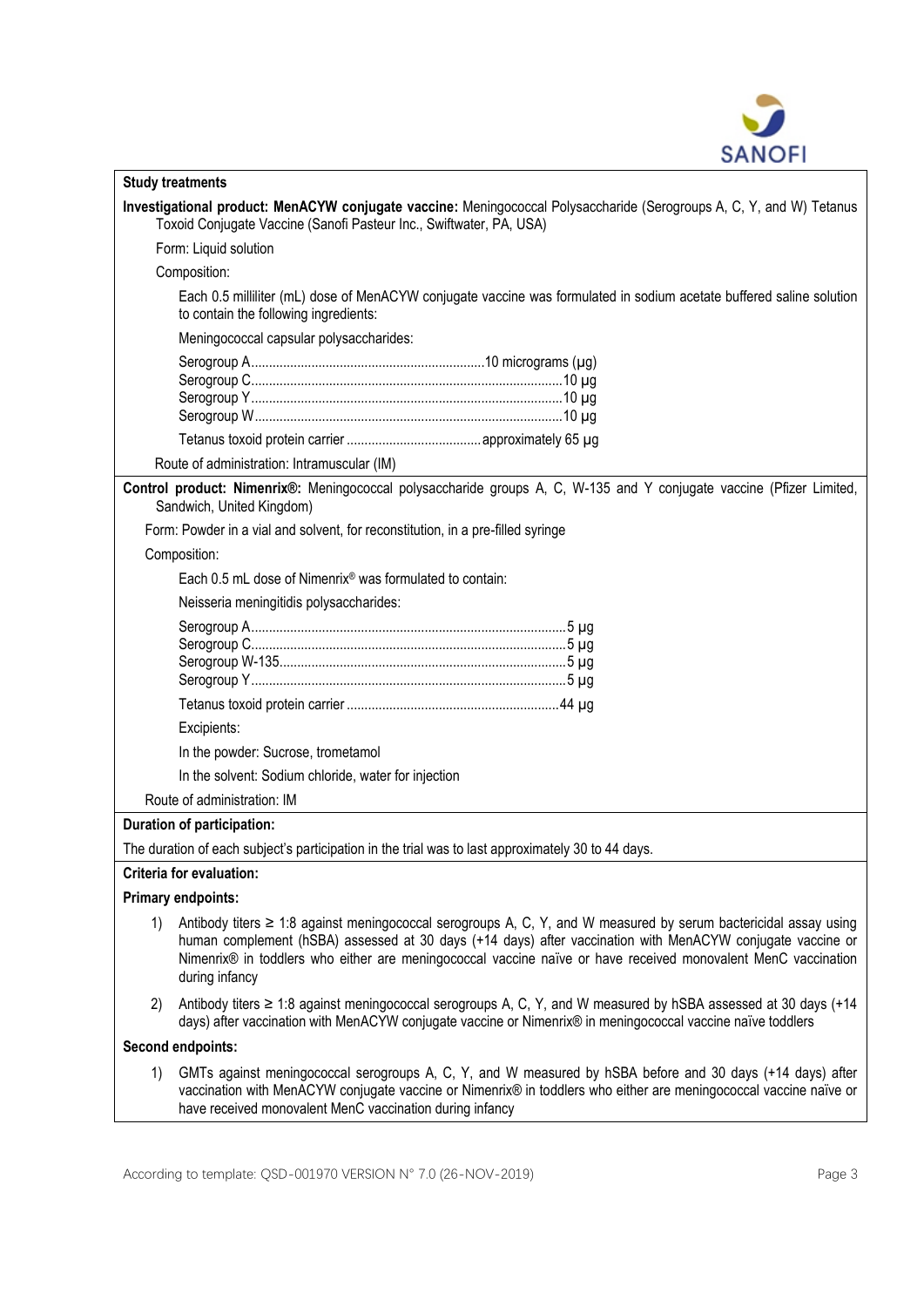

2) GMTs against meningococcal serogroups A, C, Y, and W measured by hSBA before and 30 days (+14 days) after vaccination with MenACYW conjugate vaccine or Nimenrix® in meningococcal vaccine naïve toddlers

3) GMTs against meningococcal serogroups A, C, Y, and W measured by hSBA before and 30 days (+14 days) after vaccination with MenACYW conjugate vaccine or Nimenrix® in toddlers who received monovalent MenC vaccination during infancy

#### **Statistical methods:**

All immunogenicity analyses were performed on the Per-Protocol Analysis Set (PPAS). Additional immunogenicity analyses were performed for exploratory purposes on the Full Analysis Set (FAS) according to randomization group. All safety analyses were performed on the Safety Analysis Set (SafAS).

### **Primary Objectives:**

Two co-primary objectives were evaluated.

Co-primary Objective 1: Non-inferiority testing after 1 dose of MenACYW conjugate vaccine or Nimenrix® in toddlers who either are meningococcal vaccine naïve or have received monovalent MenC vaccination during infancy. Each of the serogroups A, C, Y, and W were tested separately. If the lower limit of the 2-sided 95% confidence interval (CI) of the difference between the 2 percentages of subjects who achieved an hSBA titer ≥ 1:8 is > -10%, the inferiority assumption was rejected. For the 4 noninferiority hypotheses using the response rates, the 95% CI was stratified on the priming status (meningococcal vaccine naïve or primed with monovalent MenC vaccination during infancy) and calculated using the Wald method (normal approximation). Weighted average of the difference over strata was calculated using the Minimal Risk weights with the null variance method. The overall non-inferiority of this objective was demonstrated if all 4 individual null hypotheses were rejected.

The percentages of subjects who achieved an hSBA titer ≥ 1:8 for meningococcal serogroups A, C, Y, and W in toddlers who received MenACYW conjugate vaccine (Groups 1 and 3) are non-inferior to the corresponding percentages in toddlers who received Nimenrix® (Groups 2 and 4) 30 days post administration.

Null hypothesis (H0):  $p(Men) - p(Nim) \le -10\%$ 

Alternative hypothesis (H1): p(Men) - p(Nim) > -10%

where p(Men) and p(Nim) are the percentages of subjects who achieved an hSBA titer ≥ 1:8 in the MenACYW conjugate vaccine group and the Nimenrix® group, respectively.

Co-primary Objective 2: Non-inferiority testing after 1 dose of MenACYW conjugate vaccine or Nimenrix® in meningococcal vaccine naïve toddlers. Each of the serogroups A, C, Y, and W was tested separately. If the lower limit of the 2-sided 95% CI of the difference between the 2 percentages of subjects who achieved an hSBA titer ≥ 1:8 is > -10%, the inferiority assumption was rejected. For the 4 non-inferiority hypotheses using the response rates, the CI of the difference in proportions was computed using the Wilson Score method without continuity correction. The overall non-inferiority of this objective was demonstrated if all 4 individual null hypotheses were rejected.

Thirty days after the administration of MenACYW conjugate vaccine or Nimenrix® , the percentages of subjects who achieved an hSBA titer ≥ 1:8 for meningococcal serogroups A, C, Y, and W in Group 1 are non-inferior to the corresponding percentages in Group 2.

Null hypothesis  $(H0)$ :  $p(G1) - p(G2) \le -10\%$ 

Alternative hypothesis  $(H1)$ :  $p(G1) - p(G2) > -10\%$ 

where  $p(G1)$  and  $p(G2)$  are the percentages of subjects who achieved an hSBA titer  $\geq 1:8$  in Groups 1 and 2, respectively.

### **Secondary Objectives**

No hypotheses were tested. Descriptive statistics are presented.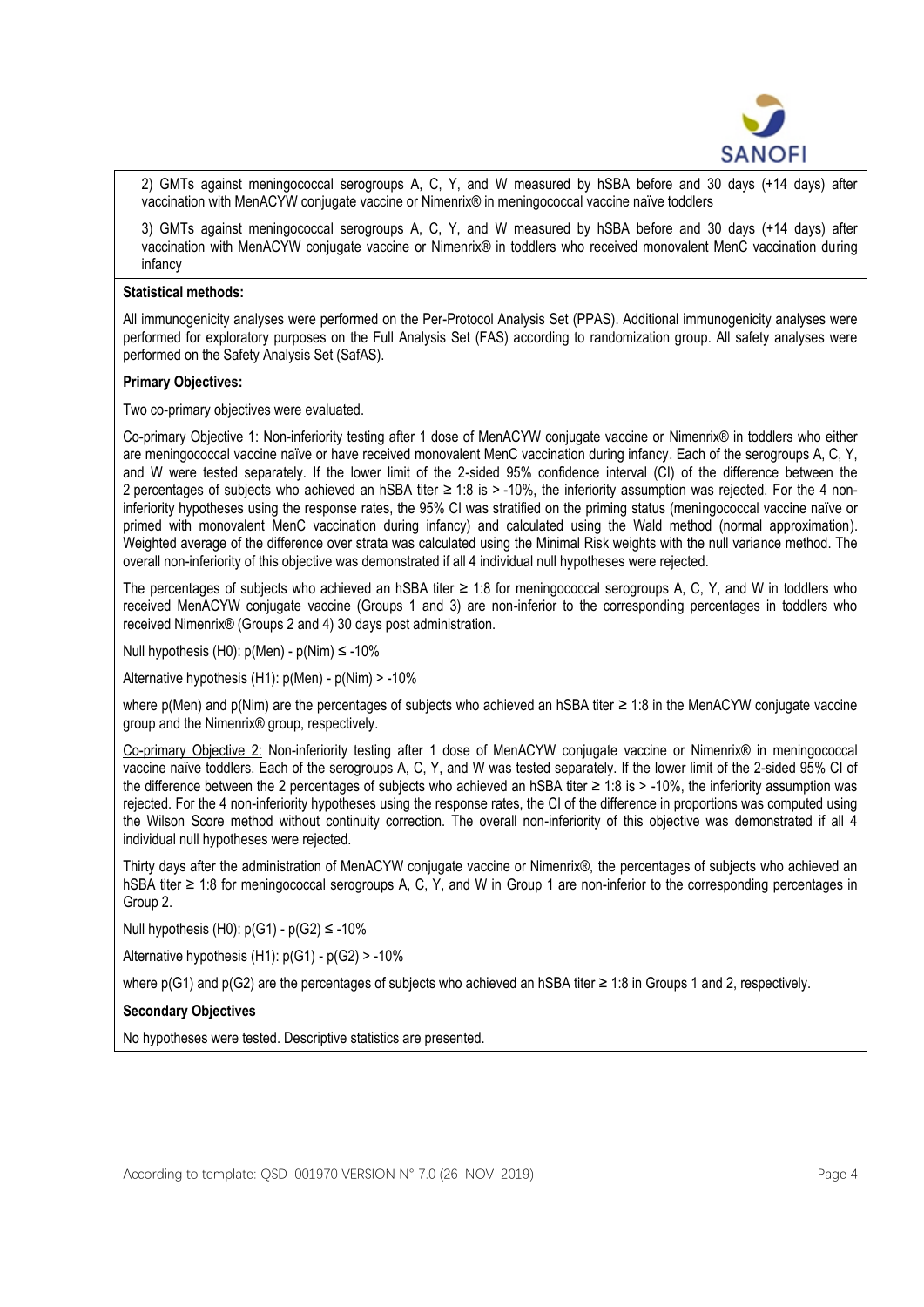

#### Secondary Objective 1:

Thirty days after the administration of MenACYW conjugate vaccine or Nimenrix® in toddlers who either were meningococcal vaccine naïve or had received monovalent MenC vaccination during infancy, the hSBA geometric mean titer ratio (GMTR) between MenACYW conjugate vaccine or Nimenrix® was calculated, and 95% CI was provided. The 95% CI of the ratio of postvaccination GMTs was stratified on the priming vaccination status (meningococcal vaccine naïve or primed with monovalent MenC vaccination) and calculated using an analysis of variance (ANOVA) model of log10-transformed titers.

#### Secondary Objective 2:

Thirty days after the administration of MenACYW conjugate vaccine or Nimenrix® in meningococcal vaccine naïve toddlers, the hSBA GMTR between MenACYW conjugate vaccine or Nimenrix® was calculated, and 95% CI was provided.

#### Secondary Objective 3:

Thirty days after the administration of MenACYW conjugate vaccine or Nimenrix® in toddlers who received monovalent MenC vaccination during infancy, the hSBA GMTR between MenACYW conjugate vaccine or Nimenrix® was calculated, and 95% CI was provided.

#### **Summary:**

### **Population characteristics:**

#### Subject Disposition:

A total of 918 subjects were enrolled in this study and randomly allocated to one of the following 4 groups depending on their meningococcal vaccine background: Group 1 (306 subjects) or Group 2 (306 subjects) for meningococcal vaccine naïve subjects, and to Group 3 (203 subjects) or Group 4 (103 subjects) for MenC-primed subjects. All meningococcal vaccine naïve subjects (Groups 1 and 2) were enrolled in Finland (356 [38.8%] subjects) and Germany (256 [27.9%] subjects), and all MenC-primed subjects (Groups 3 and 4) were enrolled in Hungary (145 [15.8%] subjects) and Spain (161 [17.5%] subjects).

In MenC-primed toddlers vaccinated with MenACYW conjugate vaccine (Group 3), 151 (74.4%) and 52 (25.6%) subjects were MenC-TT-and MenC-CRM-primed, respectively. In MenC-primed vaccinated with Nimenrix® (Group 4), 77 (74.8%) and 26 (25.2%) subjects were MenC-TT-and MenC-CRM-primed, respectively; 1 subject with a MenC-TT background was not vaccinated.

There were no early terminations due to an SAE or other AE. A total of 914 (99.6%) subjects received at least 1 dose of study or control vaccine and for whom safety data were available. A total of 910 (99.1%) subjects completed the trial.

#### Demographics:

There were a total of 482 (52.7%) male subjects and 432 (47.3%) female subjects: the overall ratio of male/female subjects was 1.12. There were more males than females in both subjects vaccinated with MenACYW conjugate vaccine (MenACYW-recipients, Groups 1and 3) and subjects vaccinated with Nimenrix® (Nimenrix® -recipients, Groups 2 and 4).

Subjects' ages were comparable between both MenACYW- and Nimenrix® -recipients. The mean age (± standard deviation [SD]) of the subjects at enrollment was  $15.2 \pm 3.34$  months for subjects vaccinated with MenACYW conjugate vaccine, and  $15.6 \pm 3.25$ months for subjects vaccinated with Nimenrix® . The distribution of racial origin was comparable between both MenACYW- and Nimenrix® -recipients, with the most commonly reported racial origin being White (59.3% overall); however, racial origin information was not reported (ie, was "missing") for 38.6% of the randomized toddlers. Regarding ethnicity, in both MenACYWand Nimenrix®-recipients, most subjects were not Hispanic or Latino (44.2% overall); however, ethnicity information was not reported (ie, was "missing") for 38.7% of the randomized toddlers. Racial origin and ethnicity were not collected in Finland as per local regulation.

**Primary Objectives: Percentages of Subjects Achieving hSBA Antibody Titer ≥ 1:8** *Non-Inferiority Hypothesis for Co-Primary Objective 1*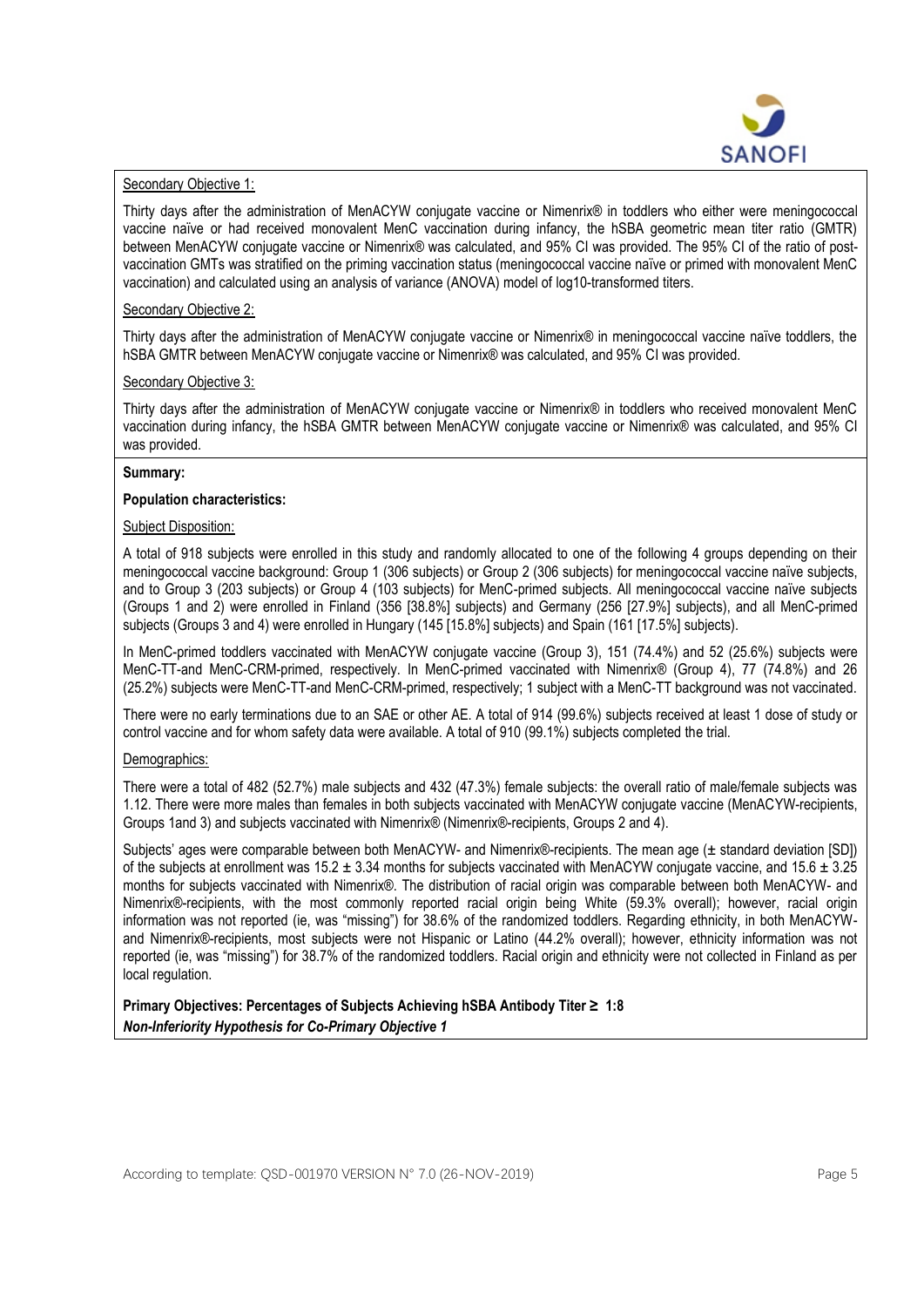

*Toddlers who either were meningococcal vaccine naïve or had received monovalent MenC vaccination during infancy* The co-primary objective 1 was met. As shown in Table S5, 30 days after vaccination, the lower limit of the 2-sided 95% CI of the overall stratified difference in hSBA response rates (antibody titers ≥ 1:8) between MenACYW- and Nimenrix®-recipients were > -10% for all 4 serogroups. Non-inferiority of immune response, based on percentage of subjects achieving a post-vaccination titer ≥ 1:8 at Day 30 regardless of their meningococcal vaccine background, was demonstrated for MenACYW conjugate vaccine versus Nimenrix® for all serogroups. For serogroup C, the lower bound of the two-sided 95% CI of the overall difference of proportion stratified on the meningococcal vaccine background was greater than 0.

|  |  |  |                                                                                          | Table S5: Non-inferiority of the hSBA antibody response (percentage of subjects ≥ 1:8) for MenACYW conjugate |  |
|--|--|--|------------------------------------------------------------------------------------------|--------------------------------------------------------------------------------------------------------------|--|
|  |  |  | vaccine (Groups 1 & 3) vs Nimenrix® (Groups 2 & 4) at Day 30 – Per-Protocol Analysis Set |                                                                                                              |  |

|           |                             | Groups 1 & 3<br><b>MenACYW</b><br>$(N=491)$ |        |                  | Groups 2 & 4<br><b>Nimenrix</b><br>$(N=395)$ |        |              | MenACYW-<br>Nimenrix                              |                 |                      |
|-----------|-----------------------------|---------------------------------------------|--------|------------------|----------------------------------------------|--------|--------------|---------------------------------------------------|-----------------|----------------------|
| Serogroup | <b>Background</b><br>status | n/M                                         | $(\%)$ | 95% CI           | n/M                                          | $(\%)$ | 95% CI       | <b>Stratifi</b><br>ed<br>differe<br>nce<br>$(\%)$ | 95% CI          | Non-<br>inferiority* |
| A         | <b>Naive</b>                | 266/293 90.8                                |        | (86.9;<br>93.8)  | 264/295 89.5                                 |        | (85.4; 92.7) | $-2.03$                                           | $(-5.84; 1.78)$ | Yes                  |
|           | MenC-<br><b>Primed</b>      | 177/197 89.8                                |        | (84.8;<br>93.7)  | 97/99                                        | 98.0   | (92.9; 99.8) |                                                   |                 |                      |
| C         | <b>Naive</b>                | 291/293 99.3                                |        | (97.6, )<br>99.9 | 240/295 81.4                                 |        | (76.4; 85.6) | 12.1                                              | (8.16; 16.1)    | Yes                  |
|           | MenC-<br><b>Primed</b>      | 194/196 99.0                                |        | (96.4;<br>99.9)  | 97/99                                        | 98.0   | (92.9; 99.8) |                                                   |                 |                      |
| Ý         | <b>Naive</b>                | 273/293 93.2                                |        | (89.7;<br>95.8)  | 271/296 91.6                                 |        | (87.8; 94.5) | 2.42                                              | $(-1.34; 6.19)$ | Yes                  |
|           | MenC-<br><b>Primed</b>      | 189/197 95.9                                |        | (92.2;<br>98.2)  | 91/99                                        | 91.9   | (84.7; 96.4) |                                                   |                 |                      |
| W         | <b>Naive</b>                | 245/293 83.6                                |        | (78.9;<br>87.7)  | 247/296 83.4                                 |        | (78.7; 87.5) | 0.458                                             | $(-4.37; 5.28)$ | Yes                  |
|           | MenC-<br><b>Primed</b>      | 170/196 86.7                                |        | (81.2;<br>91.1)  | 84/98                                        | 85.7   | (77.2; 92.0) |                                                   |                 |                      |

n: Number of subjects with titer ≥ 1:8.

M: Number of subjects with available data for the endpoint; N: number of subjects in per-protocol analysis set.

95% CI of the single percentage calculated from the exact binomial method.

Overall priming status 95% CI calculated using the Wald method (normal approximation).

\* Non-inferiority concluded if the lower limit of the two-sided 95% CI of the overall difference of proportion stratified on the priming status is  $> -10\%$ .

Weighted average of the difference over strata calculated using the Minimal Risk weights with the null variance method.

The overall non-inferiority will be demonstrated if the two-sided 95% CI of the overall difference of proportion stratified on the priming status is > -10% for all 4 serogroups.

Overall, in subjects who were either meningococcal vaccine naïve or MenC-primed combined (ie, based on raw pool, without stratification on priming vaccination status), percentages of subjects with hSBA antibody titers ≥ 1:8 were comparable between both MenACYW- and Nimenrix® -recipients, except for serogroup C. For serogroup C, percentages of subjects with hSBA antibody titers ≥ 1:8 were higher in MenACYW-recipients than Nimenrix® -recipients: 99.2% and 85.5%, respectively.